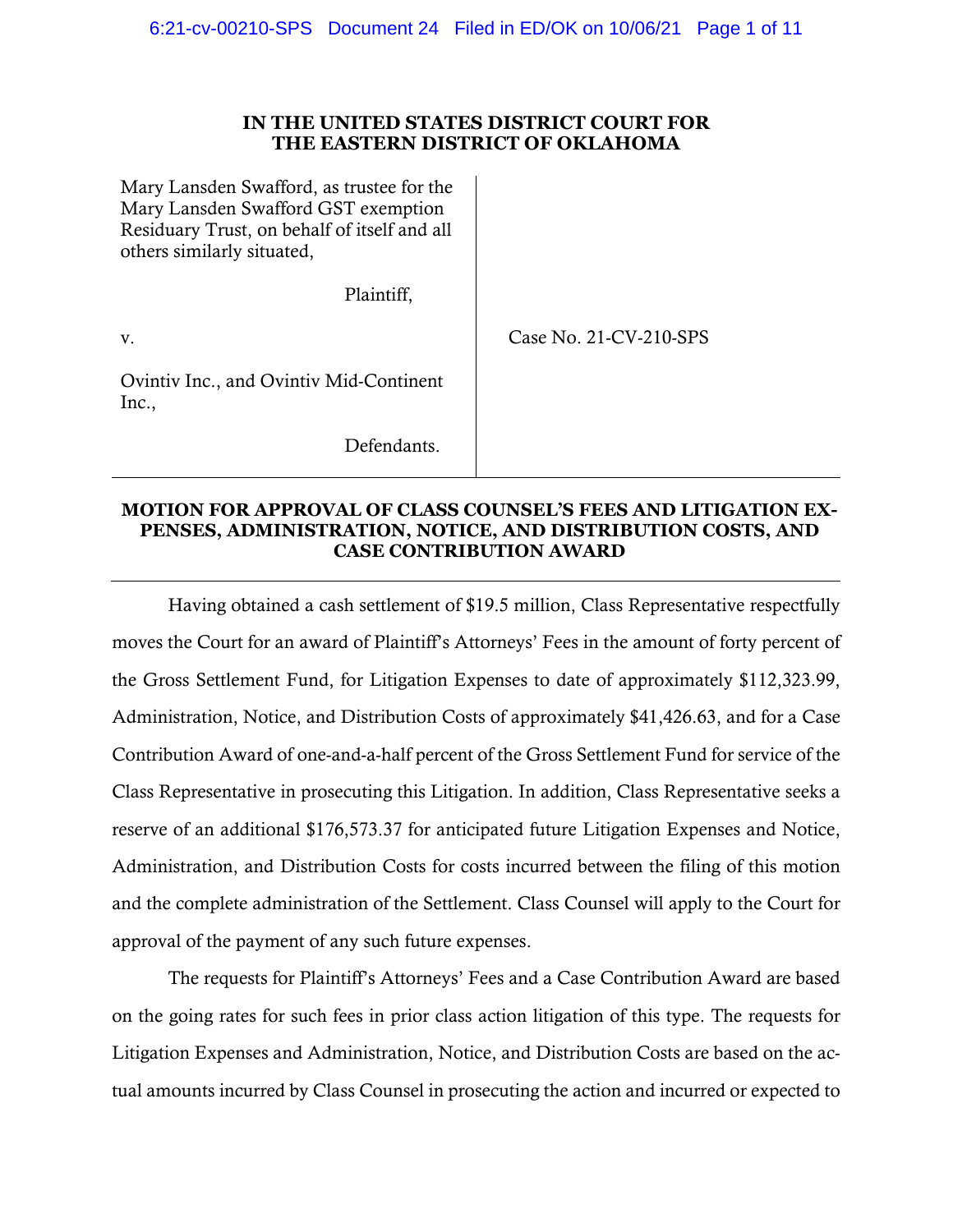be incurred in administering the Settlement. As set forth in the Notice and the Settlement Agreement, the requested awards will be paid from the Gross Settlement Fund. For the reasons set forth in this Motion, the requested awards are fair and reasonable, and therefore should be approved.

# **BACKGROUND**

In the interest of brevity, Class Representative will not recite the entire background of this Litigation. Rather, Class Representative refers the Court to the Motion for Preliminary Approval (Doc. 12), the Joint Declaration of Class Counsel ("Joint Counsel Decl.") (Doc. 23-4), the pleadings on file, and any other matters of which the Court may take judicial notice, all of which are incorporated as if fully set out in this memorandum.

# **ARGUMENT & AUTHORITY**

Each of the requests are warranted considering the work done and result achieved. They are also in line with similar requests recently granted by this Court and in other districts.

# 1. Federal Common Law Controls the Right to and Reasonableness of the Requests in this Motion

The Parties contractually agreed that federal common law governs the awards requested in this Motion:

11.8. To promote certainty, predictability, the full enforceability of this Settlement Agreement as written, and its nationwide application, this Settlement Agreement shall be governed solely by federal law, both substantive and procedural, as to due process, class certification, judgment, collateral estoppel, res judicata, release, settlement approval, allocation, case contribution award, the right to and reasonableness of attorneys' fees and expenses, and all other matters for which there is federal procedural or common law, including federal law regarding federal equitable common fund class actions.

Doc. 12-1 at 40, ¶ 11.8. This contractual language removes any doubt about the applicable body of law as to class certification, notice, and overall evaluation of the fairness and reason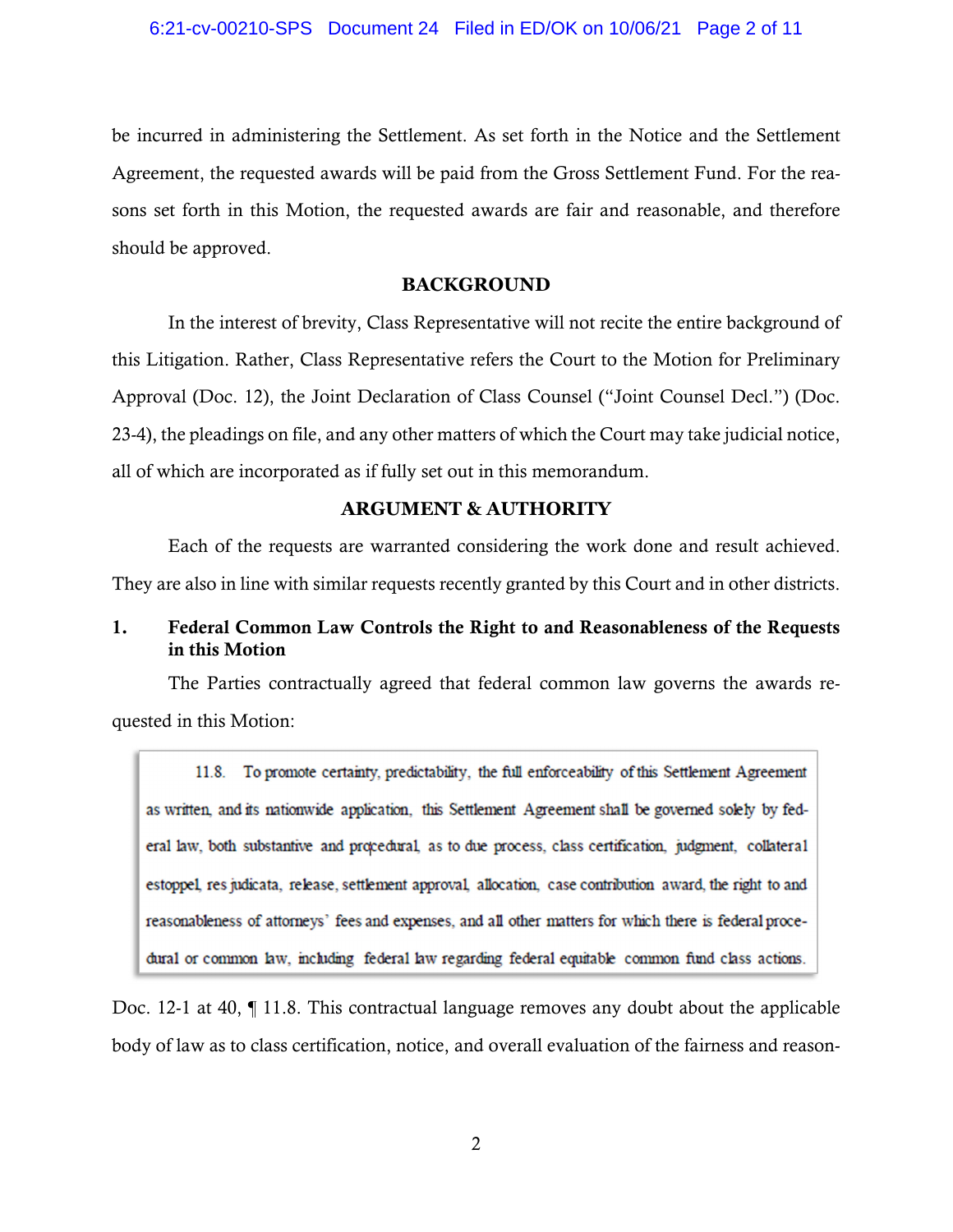ableness of the Settlement and the associated requests in this Motion. This choice of law provision has previously been enforced by this Court. *See, e.g., Harris v. Chevron U.S.A., Inc., et al.*, No. 19-CV-355-SPS (E.D. Okla. Feb. 27, 2020), Doc. 40 at 10 ("The Court finds that this choice of law provision complies with Oklahoma choice of law and/or conflicts of laws principles and should be and is hereby enforced."); *Chieftain Royalty Co. v. Newfield Exploration Mid-Continent Inc.*, No. 17-CV-336-KEW (E.D. Okla. Mar. 3, 2020), Doc. 71 at 4 ("This choice of law provision should be and is hereby enforced.").<sup>1</sup>

# 2. The Request for Class Counsel's Fees Is Reasonable Under Federal Common Law

The forty percent fee request for Class Counsel is reasonable. The market rate for these types of class actions is forty percent, as reflected in myriad federal and state court oil-and-gas class actions<sup>2</sup> and as reflected in the contingent fee agreement in this case, executed before Class Representative and Class Counsel knew how the litigation would progress and whether any recovery would be obtained. *See* Doc. 23-4, Joint Counsel Decl. at 7, ¶¶ 30–32.

Under Rule 23(h), "the court may award reasonable attorney's fees and nontaxable costs that are authorized by law or by the parties' agreement." Fed. R. Civ. P. 23(h). An award of attorneys' fees is a matter uniquely within the discretion of the trial judge, who has firsthand knowledge of the efforts of counsel and the services provided. *Brown v. Phillips Petroleum Co.*, 838 F.2d 451, 453 (10th Cir. 1988). Such an award will only be reversed for abuse of discretion. *Id.*; *Gottlieb v. Barry*, 43 F.3d 474, 486 (10th Cir. 1994). Here, the parties' agreement expressly authorizes the requested fee of forty percent of the common fund recovery. And, the requested fee is reasonable and should be approved.

<sup>&</sup>lt;sup>1</sup> This Court previously considered nearly identical requests in *Harris v. Chevron U.S.A.*, so Class Counsel, for the sake of brevity, won't repeat the extensive case law cited by the Court in support of its rulings. No. 19-CV-355-SPS (E.D. Okla. Feb. 27, 2020), Doc. 40.

<sup>2</sup> *See, e.g., Harris*, No. 19-CV-355-SPS (E.D. Okla. Feb. 27, 2020), Doc. 40 at 10 ("As this Court has previously recognized, the 40% contingency fee represents the market rate and is in the range of the 'customary fee' in oil and gas class actions in Oklahoma courts over the past 15 years.").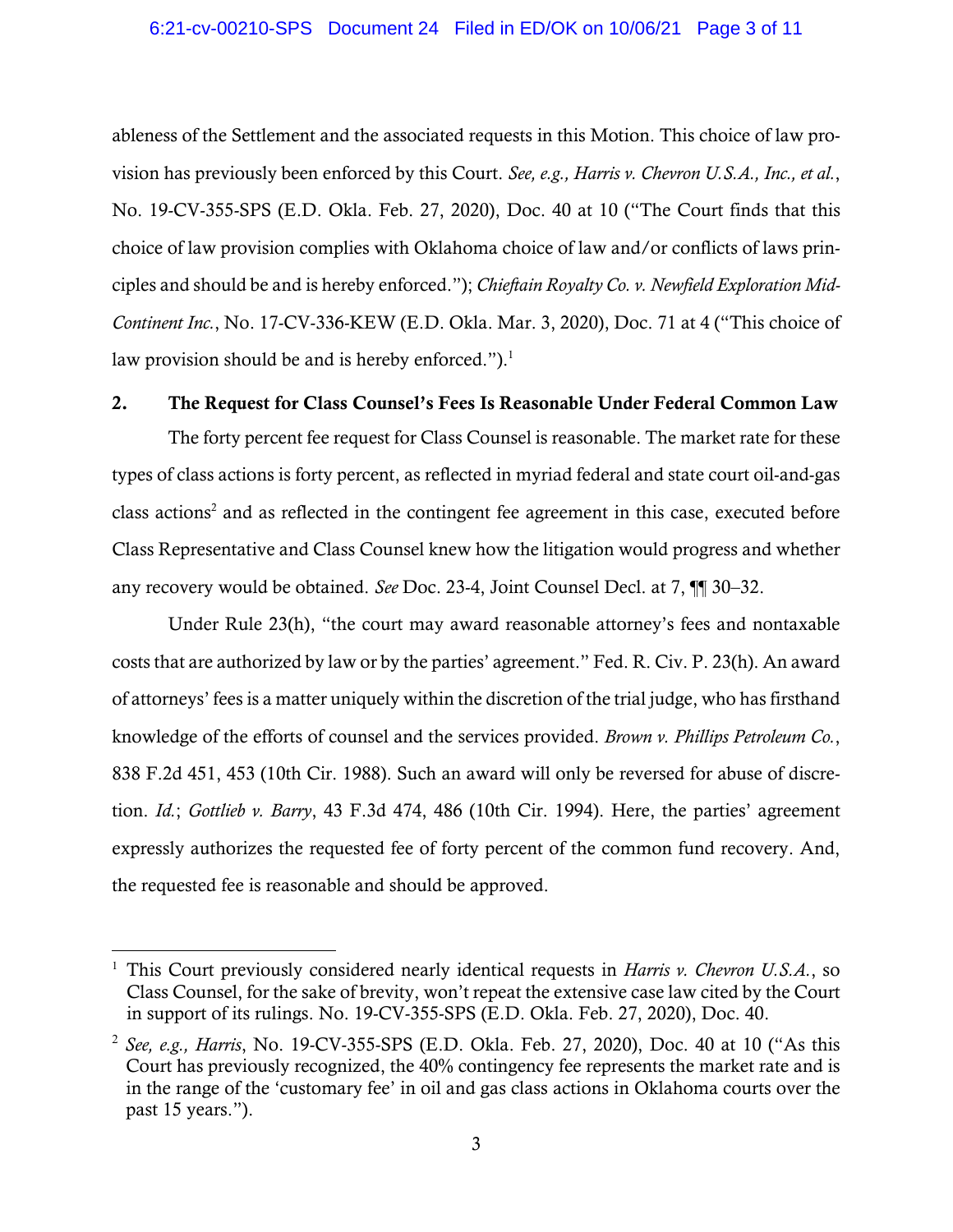#### 6:21-cv-00210-SPS Document 24 Filed in ED/OK on 10/06/21 Page 4 of 11

"The court's authority for . . . attorney fees stems from the fact that the class-action device is a creature of equity and the allowance of attorney-related costs is considered part of the historic equity power of the federal courts." 7B Wright & Miller § 1803; *Sprague*, 307 U.S. at 165. Under federal equitable law, the Tenth Circuit expressly prefers the percentage of the fund method in determining the award of attorneys' fees in common-fund cases. *See Gottlieb*, 43 F.3d at 483; *Brown*, 838 F.2d at 454; *Uselton v. Com. Lovelace Motor Freight*, 9 F.3d 849 (10th Cir. 1993). This method calculates the fee as a reasonable percentage of the value obtained for the benefit of the class. *See Brown*, 838 F.2d at 454.

This Court has acknowledged the Tenth Circuit's preference for the percentage method and rejected application of a lodestar analysis or lodestar cross check. *See, e.g., Harris*, No. 19-CV-355-SPS (E.D. Okla. Feb. 20, 2020), Doc. 40 at 5 ("[I]n the Tenth Circuit, in a percentage of the fund recovery case such as this, where federal common law is used to determine the reasonableness of the attorneys' fee under Rule 23(h), neither a lodestar nor a lodestar cross check is required.").

When determining attorneys' fees under the preferred percentage-of-the-fund method, the Tenth Circuit evaluates the reasonableness of the requested fee by analyzing the factors set forth in *Johnson v. Georgia Highway Express, Inc.*, 488 F.2d 714 (5th Cir. 1974). *See Brown*, 838 F.2d at 454–55. Not all factors apply in every case, and some deserve more weight than others depending on the facts at issue. *Id.*

The twelve *Johnson* factors are: (l) the time and labor required, (2) the novelty and difficulty of the questions presented by the litigation, (3) the skill required to perform the legal services properly, (4) the preclusion of other employment by the attorneys due to acceptance of the case, (5) the customary fee, (6) whether the fee is fixed or contingent, (7) time limitations imposed by the client or the circumstances, (8) the amount in controversy and the results obtained, (9) the experience, reputation and ability of the attorneys, (10) the undesirability of the case, (11) the nature and length of the professional relationship with the client, and (12) awards in similar cases. *Gottlieb*, 43 F.3d at 482 n.4.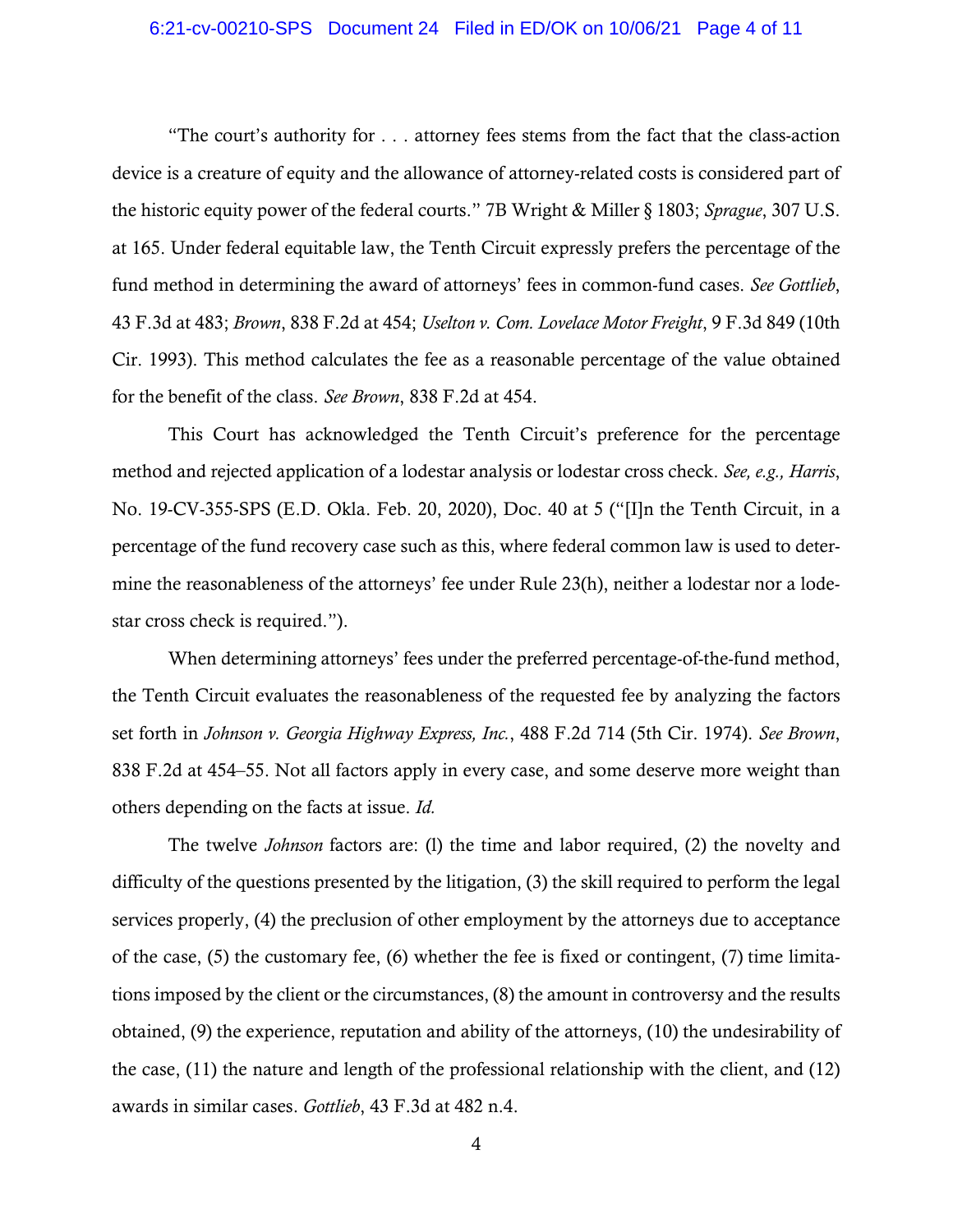#### 6:21-cv-00210-SPS Document 24 Filed in ED/OK on 10/06/21 Page 5 of 11

The *Johnson* factor entitled to the most weight in this common fund case is the eighth factor—the amount involved in the case and the results obtained. *See Brown*, 838 F.2d at 456 (holding this factor may be given greater weight when "the recovery [is] highly contingent and that the efforts of counsel were instrumental in realizing recovery on behalf of the class."); Fed. R. Civ. P. 23(h) adv. comm. note (explaining for a "percentage" or contingency-based approach to class action fee awards, "results achieved is the basic starting point").

Here, the result is exceptional—\$19.5 million in cash. *See* Doc. 23-4, Joint Counsel Decl. at 2, ¶ 4. And this benefit is *guaranteed* and automatically bestowed upon the Settlement Class. There are no claim forms to fill out, no elections to make, and no documentation to scavenge out of old records. Class Members do not have to take any action whatsoever to receive their benefits. The only thing Class Members must do is remain in the Class, *i.e.*, not opt out, and wait for distribution of their checks after the Court grants, if it does grant, final approval of the Settlement. Accordingly, the "results obtained" factor strongly supports a fee award of forty percent of the Gross Settlement Fund.

The other *Johnson* factors also support approval of the fee request. Although these factors do not merit as much weight as the results-obtained factor, the Joint Counsel Decl. (Doc. 23-4), incorporated by reference, addresses each of them. To summarize:

Time and Labor. The Joint Counsel Decl. shows Class Counsel invested substantial time in researching, investigating, prosecuting, and resolving the Litigation. *Id.* at 2–6, ¶¶ 5–22.

Novelty and Difficulty. Class actions are known to be complex and vigorously contested. The claims involve difficult and highly contested issues of Oklahoma oil-and-gas law and class certification law that are currently being litigated in multiple forums. Class Counsel litigated such difficult issues against the vigorous opposition of highly skilled defense counsel. Moreover, Defendants asserted numerous defenses to the claims that would have to be overcome if the Litigation continued to trial. Despite these hurdles, Class Counsel obtained a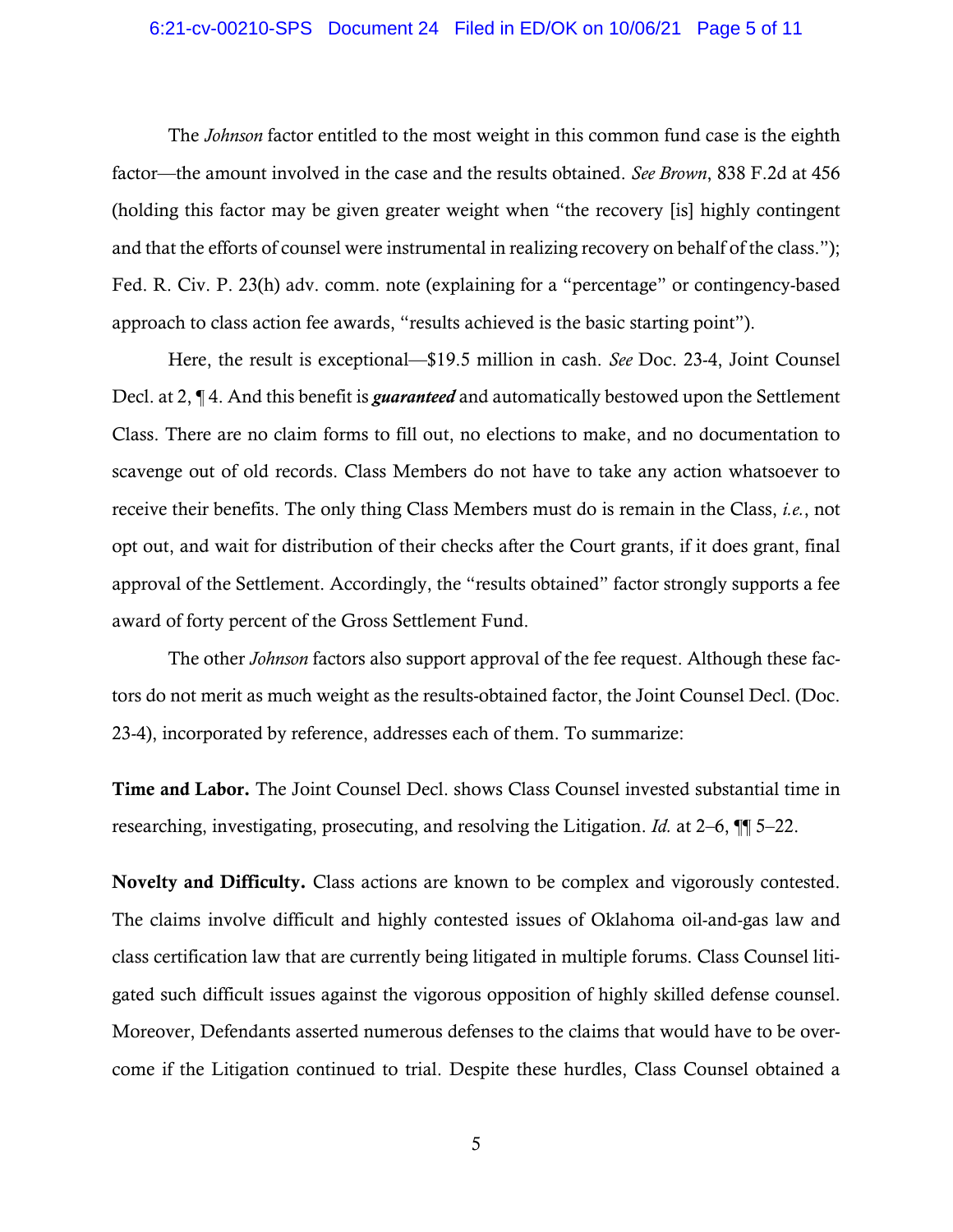#### 6:21-cv-00210-SPS Document 24 Filed in ED/OK on 10/06/21 Page 6 of 11

significant recovery for the Settlement Class. Thus, the immediacy and certainty of this recovery, when considered against the very real risks of continuing to a difficult trial and possible appeal, support the fee request. *Id.* at 8, ¶ 36.

Skill required. Only a few firms handle oil-and-gas class litigation because of the nuanced intersection of class action and oil-and-gas law and the expense of funding such a large and potentially long-lasting endeavor. *Id.* at 8–9, ¶ 37. Defendants are represented by experienced class action defense attorneys who can expend significant effort and expense in the defense of their client. This factor strongly supports the fee request.

Preclusion of Other Cases. Class Counsel has only a finite number of hours to invest in class action cases. Often, they must decline opportunities to pursue other cases because they have committed time and expense to cases, such as this one, where they have already accepted representation. *Id.* at 9, ¶ 38.

Customary Fee. Class Representative negotiated a contract to prosecute this case on a fully contingent basis, with a fee arrangement of 40% of any recovery obtained for the putative class after the filing of the Litigation. *Id.* at 9, ¶ 39; Doc. 23-3, Class Representative Decl. at 2, ¶ 6. This fee represents the market rate. *See, e.g., Harris*, No. 19-CV-355-SPS (E.D. Okla. Feb. 27, 2020), Doc. 40 at 10 ("As this Court has previously recognized, the 40% contingency fee represents the market rate and is in the range of the 'customary fee' in oil and gas class actions in Oklahoma courts over the past 15 years.").

Fixed Hourly or Contingent Fee. As set forth above, Class Counsel undertook this Class Lawsuit on a purely contingent fee basis (with the amount of any fee being subject to Court approval) and assumed a substantial risk that the Litigation would yield no recovery, leaving them uncompensated and without the ability to recover expenses. *See* Doc. 23-4, Joint Counsel Decl. at 9, ¶ 40. Courts consistently recognize that the risk of receiving little or no recovery is a major factor in considering an award of attorneys' fees. *See, e.g., Harris*, No. 19-CV-355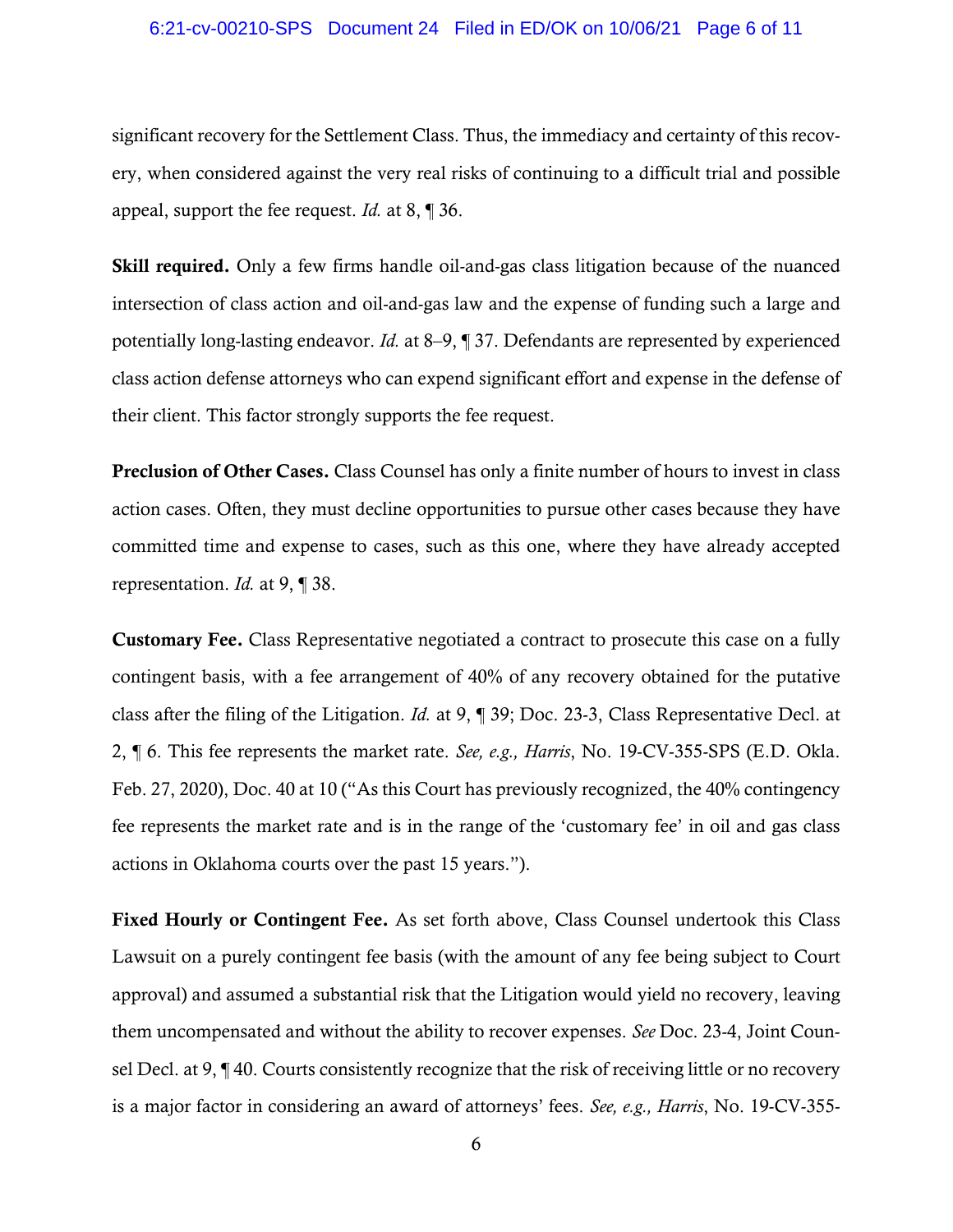SPS (E.D. Okla. Feb. 20, 2020), Doc. 40 at 11 ("If Class Counsel had not been successful, they would have received zero compensation (not to mention reimbursement for expenses)."). Simply put, it would not have been economically prudent or feasible if Class Counsel were to pursue the case under any prospect that the Court would award a fee on the basis of normal hourly rates. Accordingly, this factor strongly supports the fee request.

Time Limitations. This was not a factor in this case and should not influence the Court one way or the other. *See* Doc. 23-4, Joint Counsel Decl. at 9, ¶ 41.

Amount in Controversy and Result Obtained. The \$19.5 million cash settlement is among the larger class action settlements for Oklahoma oil-and-gas class actions in Oklahoma in recent years based upon Class Counsel's experience and knowledge of prior cases. In negotiating the Settlement, the Parties had varying damage models, as is customary in this type of litigation. The \$19.5 million cash settlement represents a significant portion of Class Counsel's overall damage model, and more than the principal amount at issue for other of Class Counsel's damage models. Defendants, of course, argued they had *zero* liability for the claims asserted in the Litigation. *Id.* at 10, ¶¶ 42–43. The result obtained in a contingent fee case is by far the most important factor in determining the fee to award, as noted above. Many class actions have settled for a lower proportionate recovery of actual damages, and in Oklahoma, some actions have failed altogether. *Id.* This factor supports the fee request.

Experience, Reputation, and Ability of Counsel. Class Counsel have extensive experience and demonstrated ability in these types of class actions. *Id.* at 10, ¶ 44.

Undesirability. Defendants and their counsel are worthy adversaries that proved they were willing to litigate zealously. There was no doubt from the beginning that this lawsuit would be a lengthy, expensive, time-consuming, and arduous undertaking. *Id.* at 10, ¶ 45. Very few attorneys have the desire to take on the risk involved in class actions, much less a class action against a well-financed oil-and-gas company such as Plains. *See, e.g., Harris*, No. 19-CV-355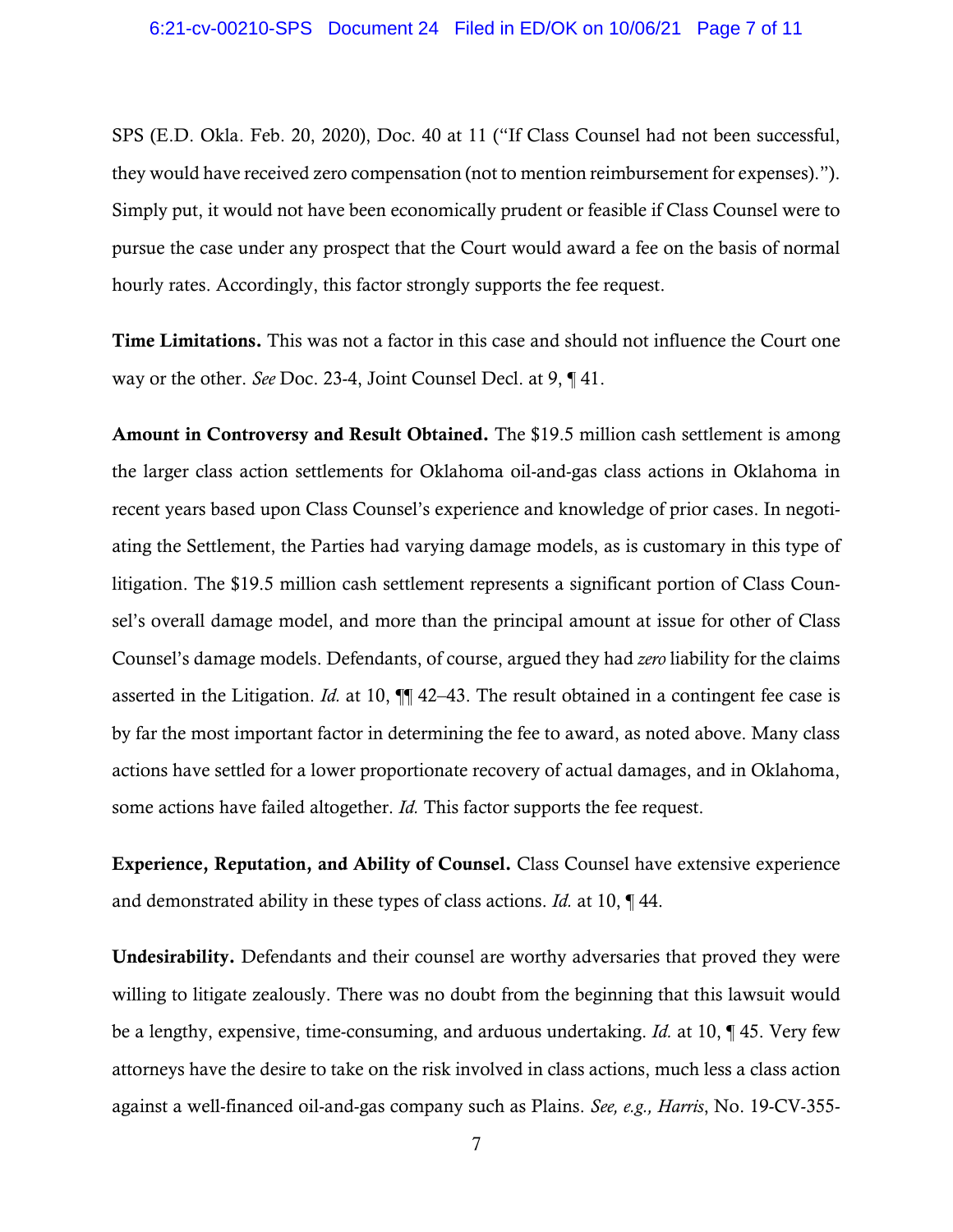SPS (E.D. Okla. Feb. 20, 2020), Doc. 40 at 12 ("Very few attorneys have the desire to take on the risk involved in class actions, much less a class action against a well-financed oil and gas company such as [Defendants.]"). Nevertheless, Class Counsel did so and achieved an excellent recovery. This factor supports the fee request.

Nature and Length of Professional Relationship with Client. Although of little relevance in a case where the client does not engage regularly in litigation to warrant a discounted hourly rate, this factor supports the requested fee. Class Counsel worked extensively with Class Representative throughout the Litigation to prosecute the claims. *See* Doc. 23-4, Joint Counsel Decl. at 11, ¶ 46; Doc. 23-3, Class Representative Decl. at 2, ¶ 7. And Class Representative supports the Fee Request. Doc. 23-3, Class Representative Decl. at 4, ¶ 15. This factor supports the fee request.

Awards in Similar Cases. Forty percent is a customary fee award in royalty underpayment class action litigation and supports the Fee Request in this case. *See supra* at 6. This factor supports the fee request.

The analysis of the *Johnson* factors under federal common law strongly demonstrates approval of the fee request is warranted.

# 3. The Request for Reimbursement of Litigation Expenses and Administration, Notice, and Distribution Costs Is Reasonable under Federal Common Law

In connection with approval of the Settlement of the Litigation, and in accord with the Notice to the Class, Class Representative respectfully moves the Court for reimbursement of expenses incurred in successfully prosecuting, resolving this Litigation, and administering the Settlement (the "Expense Request"). As described above, Class Counsel has obtained an excellent recovery for the benefit of Class Members, which necessitated incurring expenses that Class Counsel paid or will be obligated to pay. To date, Class Counsel have advanced or incurred approximately \$112,323.99 in prosecuting and resolving this case. *See* Doc. 23-4,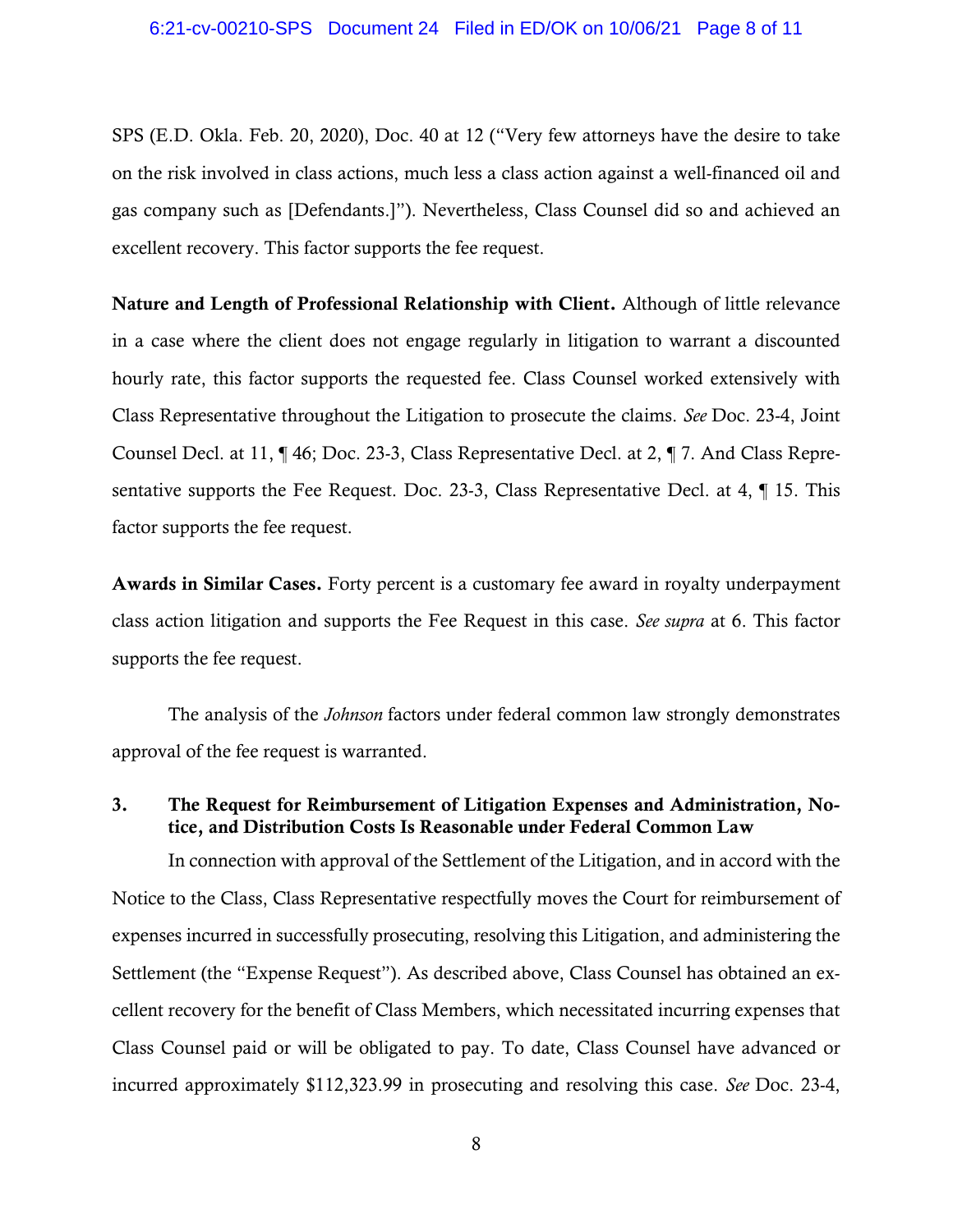Joint Counsel Decl. at 11, ¶ 50. All the expenses incurred have been reasonable and necessary to the prosecution of the Class Lawsuit. *Id.* Class Counsel will incur an estimated \$70,000.00 in additional expenses, primarily related to the allocation and distribution of settlement benefits to the Class Members and to preparing for the Final Fairness Hearing. *Id.* at 11–12, ¶ 51. As such, at the Final Fairness Hearing, Class Counsel will seek reimbursement for expenses actually incurred after the date of this filing and anticipated in implementing the settlement to its conclusion. Class Counsel will seek the Court's approval on all expenses before their payment from the Settlement.

In addition, the Settlement Agreement directs payment of the Administration, Notice, and Distribution Costs from the Gross Settlement Fund. Doc. 12-1 at 3–4. The Settlement Administrator estimates the Administration Expenses to be approximately \$41,426.63 as of the date of this Motion and anticipates an additional \$106,573.37 in such costs to complete the settlement process, for an overall total cost of \$148,000.00. *See* Doc. 23-5, Keough Decl. at 5, ¶ 19.

Because the Expense Request is fair and reasonable, and for the reasons set forth below, the Expense Request should be granted. In fact, the Expense Request is approximately \$70,000.00 less than the amount estimated in the Notice to Class Members.

"As with attorney fees, an attorney who creates or preserves a common fund for the benefit of a class is entitled to receive reimbursement of all reasonable costs incurred…in addition to the attorney fee percentage." *Vaszlavik v. Storage Tech. Corp.*, No. 95-B-2525, 2000 WL 1268824, at \*4 (D. Colo. Mar. 9, 2000) (citing *Blum*, 465 U.S. at 573); Fed. R. Civ. P. 23(h) (authorizing the Court to reimburse counsel for "non-taxable costs that are authorized by law."). Where a settlement agreement calls for the costs of administration to be borne by the settlement fund, the court should approve the same. *See, e.g., In re High–Tech Emp. Antitrust Litig*., No. 11–CV–2509–LHK, 2013 WL 6328811, at \*5 (N.D. Cal. Oct. 30, 2013) (permitting all costs incurred in disseminating notice and administering the settlement to shall be paid from the settlement fund, pursuant to the terms of a settlement agreement). All such expenses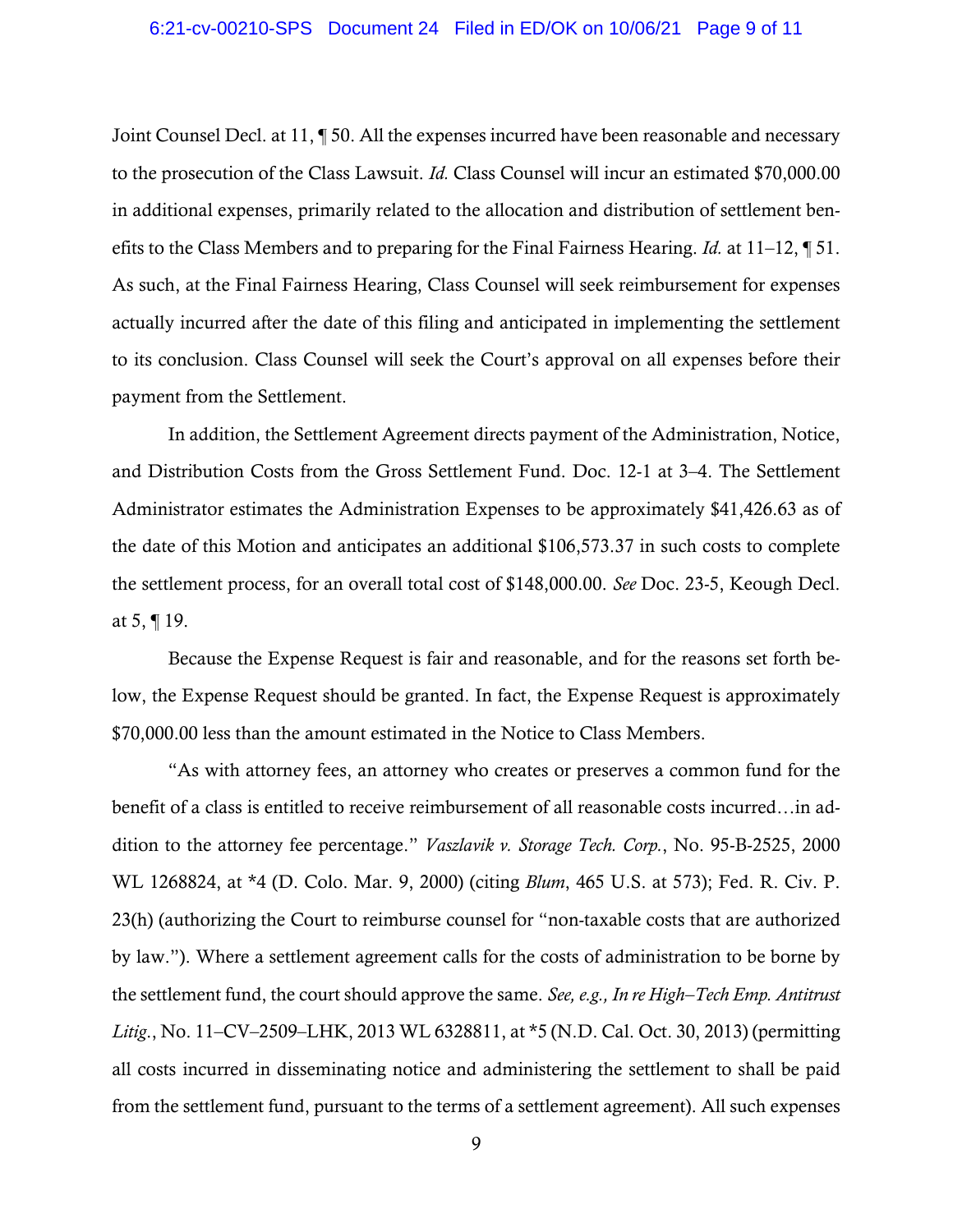were reasonably and necessarily incurred and are directly related to the prosecution and resolution of this Litigation. The costs include routine expenses related to court fees, postage and shipping, legal research, and travel and transportation, as well as expenses for experts, document production and review, database and information costs, and settlement administration, which are typical of large, complex class actions such as this. As such, the Expense Request is fair and reasonable and should be approved.

#### 4. The Case Contribution Award is Reasonable Under Federal Common Law

Class Representative also requests a \$292,500.00 Case Contribution Award, which is 1.5% of the \$19.5 million cash payment. *See* Doc. 23-4, Joint Counsel Decl. at 12–13, ¶ 56. The requested Case Contribution Award was included in the Notice provided to Class Members (Doc. 12-1 at 74) and is reasonable under the case law. Federal courts, including this Court, regularly give incentive awards to compensate named plaintiffs. *See, e.g., Harris*, No. 19-CV-355-SPS (E.D. Okla. Feb. 27, 2020), Doc. 40 at 17 (The class representative's "request for an award of two percent is consistent with awards entered by Oklahoma state and federal courts, as well as federal courts across the country."). Evidence supporting an award request may be provided through "affidavits submitted by class counsel and/or the class representatives, through which these persons testify to the particular services performed, the risks encountered, and any other facts pertinent to the award." Newberg § 17:12.

Class Representative seeks a Case Contribution Award based on the demonstrated risk and burden as well as compensation for time and effort, as more fully set forth in the Class Representative Decl. *See* Doc. 23-3, Class Representative Decl. at 4–5, ¶ 17. Having worked with Class Representative in the investigation, filing, prosecution, and settlement of this Litigation, Class Counsel fully supports the request. *See* Doc. 23-4, Joint Counsel Decl. at 12–13, ¶ 56. As such, Class Representative's request for a Case Contribution Award here is fair and reasonable and supported by the same evidence of reasonableness.